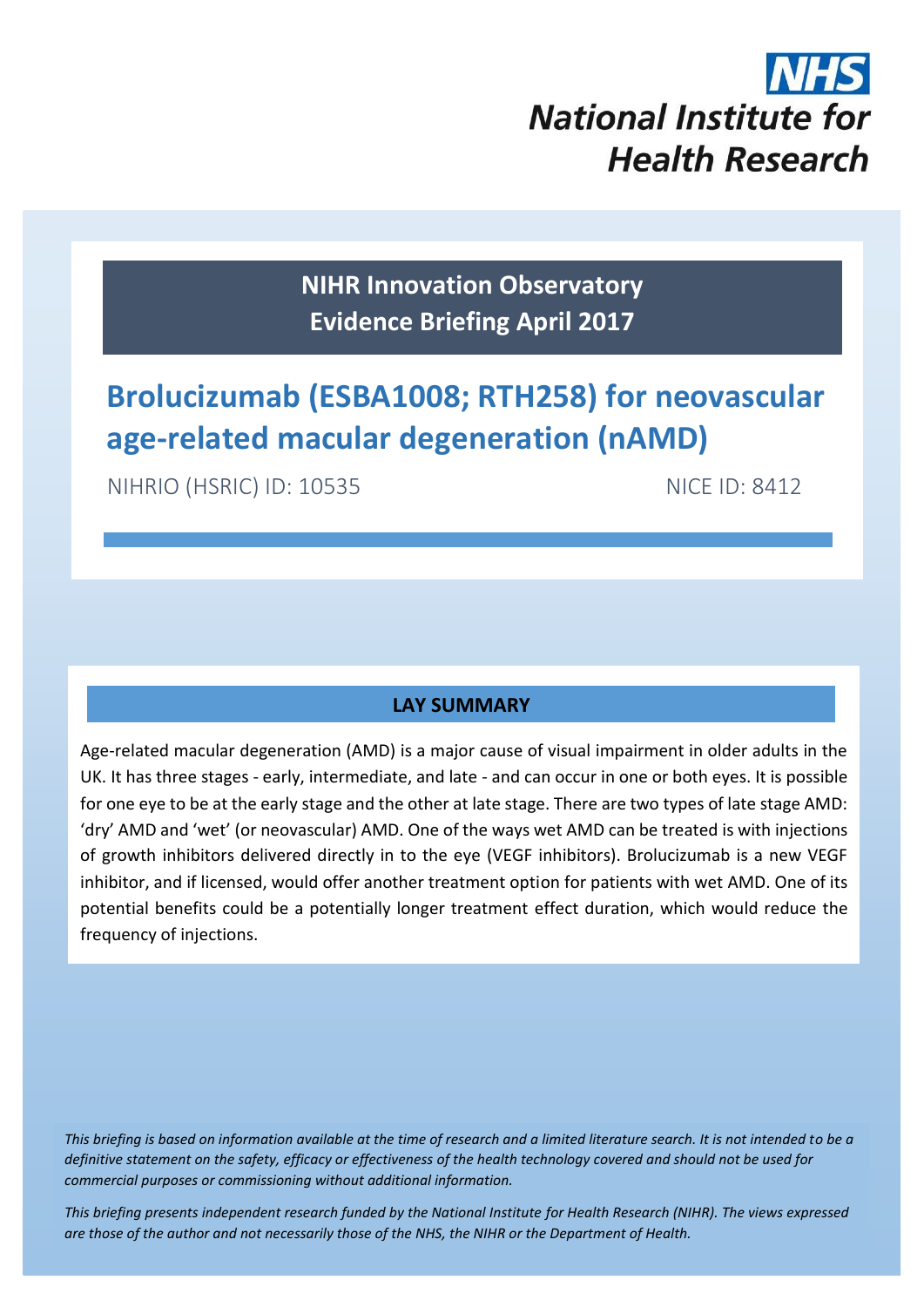#### **TARGET GROUP**

Neovascular age-related macular degeneration (nAMD); active, untreated

# <span id="page-1-0"></span>**TECHNOLOGY DESCRIPTION**

Angiogenesis is a key aspect of nAMD.<sup>1</sup> Vascular endothelial growth factor-A (VEGF-A) promotes the growth of vascular endothelial cells and is a major mediator of angiogenesis and vascular leakage in nAMD[.](#page-1-0) <sup>1</sup> Brolucizumab (DLX-1008; ESBA-1008; RTH-258) is a novel anti-VEGF agent for nAMD patients. Brolucizumab is a single chain antibody fragment that according to the manufacturer may be longer acting than approved treatments for nAMD, potentially enabling patients to go longer between treatments. 2

Brolucizumab is delivered as an intravitreal injection, administered in a 6 mg/50 $\mu$ L dose in phase III trials. It is initially injected three times at four week intervals, followed by injections every 12 weeks unless there is disease activity as defined in the trial protocol (cf. Efficacy).

It does not currently have Marketing Authorisation in the EU for any indication.

Phase III trials for diabetic macular oedema are planned for brolucizumab.<sup>3</sup>

#### **INNOVATION and/or ADVANTAGES**

If licenced, brolucizumab will provide an additional treatment option for patients with nAMD.

#### **DEVELOPER**

Novartis Pharmaceuticals UK Limited (Alcon Eye Care UK Ltd)

# **PATIENT GROUP**

#### **BACKGROUND**

Age-related macular degeneration (AMD) is the most common form of severe visual impairment in the developed world, in the UK alone accounting for over half of those certified as severely or partially sight-impaired. 4

<span id="page-1-1"></span>It is caused by changes related to ageing (not attributable to another cause) in the central area of the retina, the macula.<sup>[5](#page-1-1)</sup> It is a painless condition but eventually leads to the impairment of vision.<sup>5</sup> Patients may present with difficulty in performing daily activities such as driving, reading and recognising faces[.](#page-1-1) 5

AMD is classified into early, intermediate or late stage of disease, and late AMD is further classified as either 'wet' AMD (neovascular/exudative; nAMD) or 'dry' AMD (advanced geographic atrophy)[.](#page-1-1)<sup>5</sup> Neovascular AMD can develop very suddenly but can be treated if caught early – if left untreated, over half of patients will become visually impaired or blind within 3 years[.](#page-1-1)<sup>5</sup>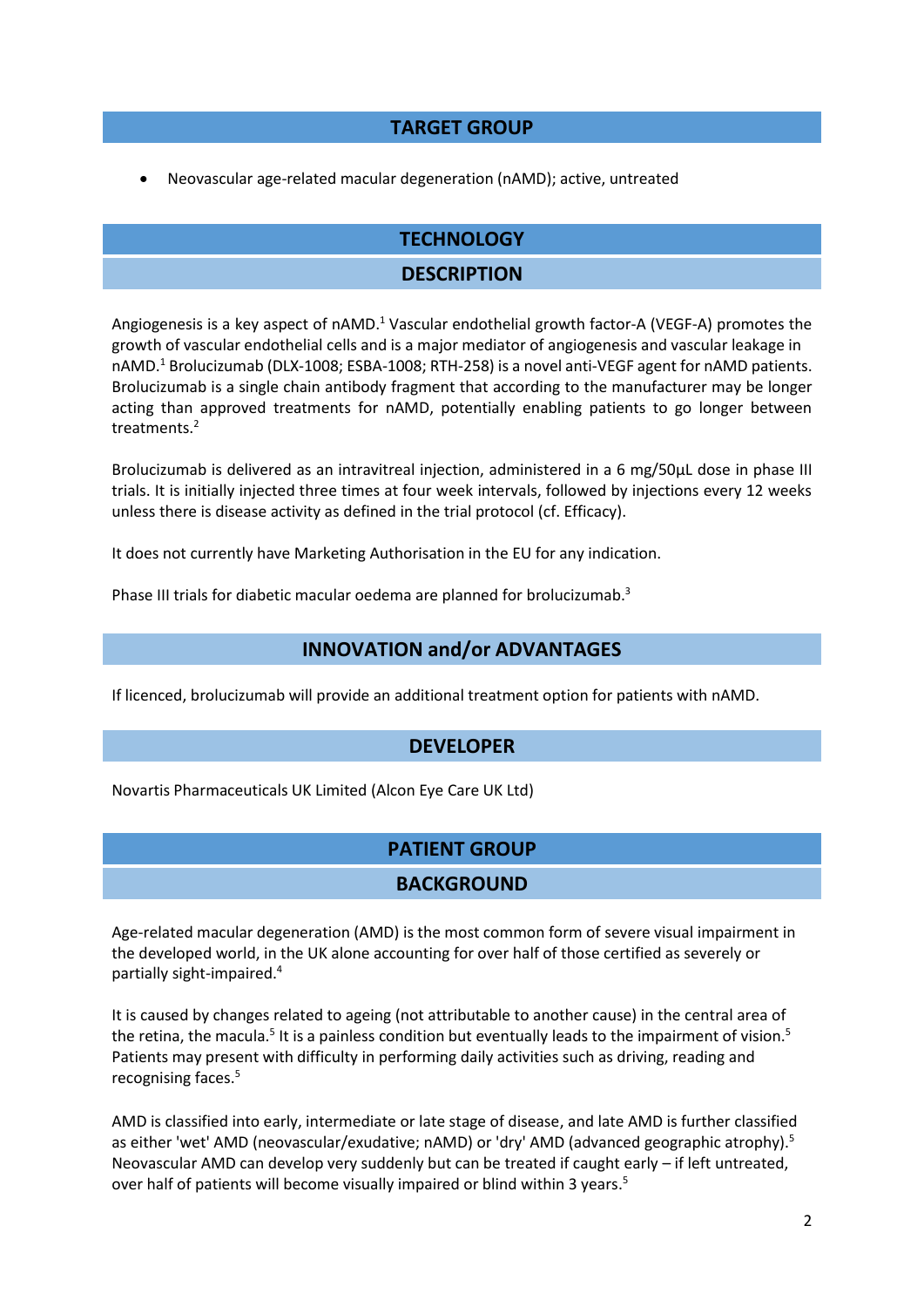# **CLINICAL NEED and BURDEN OF DISEASE**

Neovascular AMD accounts for 10% of all cases of AMD and about 60% of advanced (late stage) cases of AMD. <sup>6</sup> A 2012 Bayesian meta-analysis estimated the UK prevalence of nAMD to be 1.2% overall (95% credible interval: 0.9% to 1.7%), 2.5% in those aged ≥65 (95% credible interval: 1.8% to 3.4%) and 6.3% in those aged ≥80 (95% credible interval: 4.5% to 8.6%). <sup>7</sup> The annual incidence of nAMD was 2[.](#page-2-0)3 per 1,000 women and 1.4 in 1,000 men.<sup>7</sup>

In 2015 to 2016, there were 79,714 hospital admissions in England due to AMD (degeneration of the macula and posterior pole; ICD10: H35.3), with 79,997 finished consultant episodes and 1,974 bed days. 8

# <span id="page-2-0"></span>**PATIENT PATHWAY**

#### **RELEVANT GUIDANCE**

#### **NICE GUIDANCE**

- NICE technology appraisal. Aflibercept solution for injection for treating wet age-related macular degeneration (TA 294). July 2013.
- NICE technology appraisal. Ranibizumab and pegaptanib for the treatment of age-related macular degeneration (TA155). May 2012.
- NICE technology appraisal. Guidance on the use of photodynamic therapy for age-related macular degeneration (TA68). September 2003.
- NICE clinical guideline in development. Age-related macular degeneration: diagnosis and management (GID-CGWAVE0658). Publication expected in November 2017.
- NICE interventional procedures guidance. Miniature lens system implantation for advanced age-related macular degeneration (IPG565). September 2016.
- NICE interventional procedures guidance. Transpupillary thermotherapy for age-related macular degeneration (IPG58). May 2004.
- NICE interventional procedures guidance. Radiotherapy for age-related macular degeneration (IPG49). March 2004.

# **NHS ENGLAND and POLICY GUIDANCE**

UK Vision Strategy 2013−2018, <http://www.ukvisionstrategy.org.uk/>

# **OTHER GUIDANCE**

 The Royal College of Ophthalmologists. Age-Related Macular Degeneration: Guidelines for Management. September 2013. [https://www.rcophth.ac.uk/wp](https://www.rcophth.ac.uk/wp-content/uploads/2014/12/2013-SCI-318-RCOphth-AMD-Guidelines-Sept-2013-FINAL-2.pdf)[content/uploads/2014/12/2013-SCI-318-RCOphth-AMD-Guidelines-Sept-2013-FINAL-2.pdf](https://www.rcophth.ac.uk/wp-content/uploads/2014/12/2013-SCI-318-RCOphth-AMD-Guidelines-Sept-2013-FINAL-2.pdf)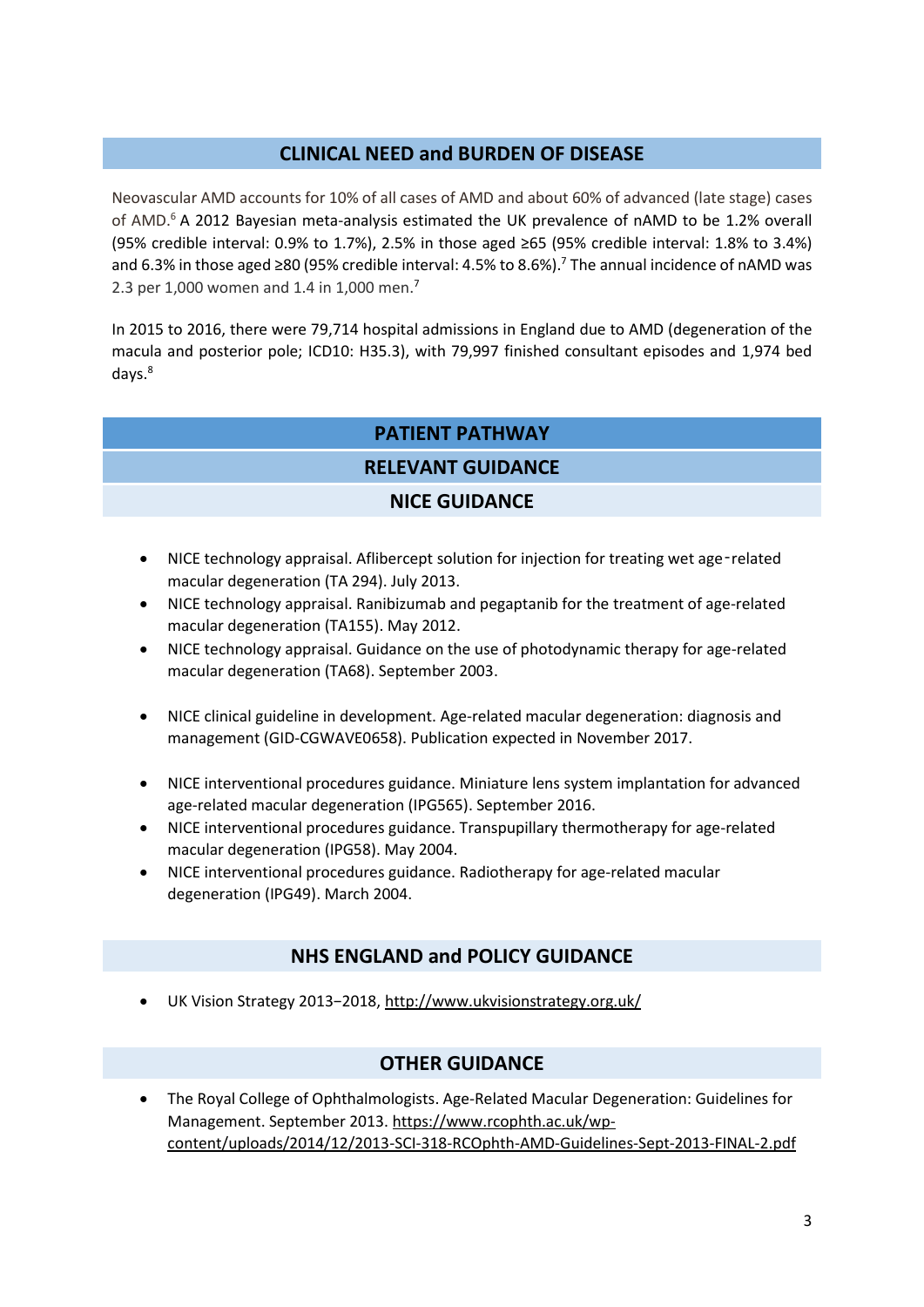- The Royal College of Optometrists and the Royal College of Ophthalmologists. Age-related macular degeneration. Commissioning better eye care - Clinical commissioning guidance. November 2013.
- European Society of Retina Specialists (EURETINA). Guidelines for the management of neovascular age-related macular degeneration. 2014.

# **CURRENT TREATMENT OPTIONS**

The treatment options for nAMD include anti-angiogenic therapies, laser anticoagulation and photodynamic therapy[.](#page-1-1) 5

In addition, two other VEGF inhibitors, aflibercept (Eylea) injections and ranibizumab (Lucentis) injections, are already recommended by NICE for nAMD.<sup>9 10</sup>

#### **EFFICACY and SAFETY**

| <b>Trial</b>                        | HAWK; RTH258 (two arms for different doses) versus Aflibercept;<br>NCT02307682; phase III                                                                                                                                                   |
|-------------------------------------|---------------------------------------------------------------------------------------------------------------------------------------------------------------------------------------------------------------------------------------------|
| <b>Sponsor</b>                      | Alcon Research                                                                                                                                                                                                                              |
| <b>Status</b>                       | ongoing                                                                                                                                                                                                                                     |
| Source of<br><b>Information</b>     | Trial registry, <sup>11</sup> Pharmaprojects                                                                                                                                                                                                |
| Location                            | US, Canada, Australia, Israel and other countries                                                                                                                                                                                           |
| <b>Design</b>                       | Randomised, active-controlled                                                                                                                                                                                                               |
| <b>Participants</b>                 | N=1,600; aged ≥50; subjects with untreated active choroidal<br>neovascularization (CNV) secondary to age-related macular degeneration<br>(AMD) in the study eye.                                                                            |
| <b>Schedule</b>                     | RTH258 solution for intravitreal injection, (two arms: 3mg or 6mg/50µL dose),<br>single injection at Day 0, Week 4, and Week 8, then as specified in the protocol<br>up to Week 92.<br>Comparator: Aflibercept 2mg/50µL dose, same schedule |
| Follow-up                           | 96 weeks                                                                                                                                                                                                                                    |
| Primary<br><b>Outcomes</b>          | Change in best corrected visual acuity (BCVA) from baseline at week 48                                                                                                                                                                      |
| <b>Secondary</b><br><b>Outcomes</b> | Average change in BCVA from baseline, proportion of patients with positive<br>q12 treatment status                                                                                                                                          |
| <b>Key Results</b>                  | $\overline{\phantom{a}}$                                                                                                                                                                                                                    |
| <b>Adverse effects</b><br>(AEs)     | $\overline{\phantom{a}}$                                                                                                                                                                                                                    |
| <b>Expected</b><br>reporting date   | Final data collection date for primary outcome measure reported as May 2017.                                                                                                                                                                |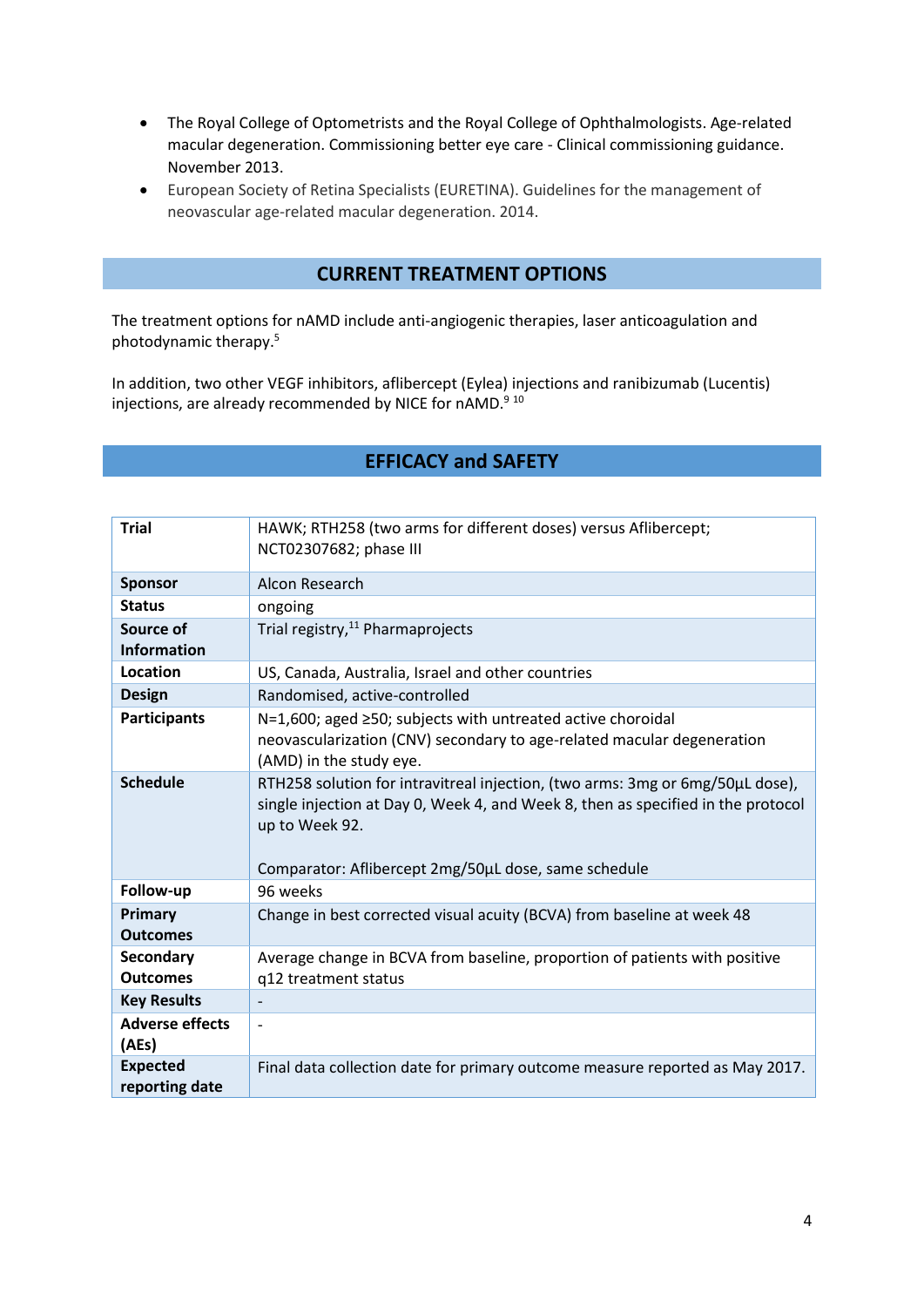| <b>Trial</b>                        | HARRIER; RTH258 Versus Aflibercept; NCT02434328; phase III                                                                                                                                                            |
|-------------------------------------|-----------------------------------------------------------------------------------------------------------------------------------------------------------------------------------------------------------------------|
| <b>Sponsor</b>                      | Alcon Research                                                                                                                                                                                                        |
| <b>Status</b>                       | ongoing                                                                                                                                                                                                               |
| Source of<br><b>Information</b>     | Trial registry <sup>12</sup>                                                                                                                                                                                          |
| <b>Location</b>                     | EU (incl UK), Taiwan, Russia and other countries                                                                                                                                                                      |
| <b>Design</b>                       | Randomised, active-controlled                                                                                                                                                                                         |
| <b>Participants</b>                 | N=1,200; aged ≥50; untreated active choroidal neovascularization (CNV)<br>secondary to age-related macular degeneration (AMD) in the study eye                                                                        |
| <b>Schedule</b>                     | RTH258 solution for intravitreal injection, 6mg/50µL dose, single injection at<br>Day 0, Week 4, and Week 8, then as specified in the protocol up to Week 92.<br>Comparator: Aflibercept 2mg/50µL dose, same schedule |
| Follow-up                           | 96 weeks                                                                                                                                                                                                              |
| Primary<br><b>Outcomes</b>          | Change in best corrected visual acuity (BCVA) from baseline at week 48                                                                                                                                                |
| <b>Secondary</b><br><b>Outcomes</b> | Average change in BCVA from baseline, proportion of patients with positive<br>q12 treatment status                                                                                                                    |
| <b>Key Results</b>                  |                                                                                                                                                                                                                       |
| <b>Adverse effects</b><br>(AEs)     | $\overline{\phantom{a}}$                                                                                                                                                                                              |
| <b>Expected</b><br>reporting date   | Final data collection date for primary outcome measure reported as June 2017.                                                                                                                                         |

| <b>Trial</b>        | OSPREY; ESBA1008 Versus EYLEA; NCT01796964; C-12-006; phase II                                                                                                                                                                                                                                                                                                                                                                                                                                                                                   |  |
|---------------------|--------------------------------------------------------------------------------------------------------------------------------------------------------------------------------------------------------------------------------------------------------------------------------------------------------------------------------------------------------------------------------------------------------------------------------------------------------------------------------------------------------------------------------------------------|--|
| <b>Sponsor</b>      | Alcon Research                                                                                                                                                                                                                                                                                                                                                                                                                                                                                                                                   |  |
| <b>Status</b>       | Complete (published in abstract)                                                                                                                                                                                                                                                                                                                                                                                                                                                                                                                 |  |
| Source of           | Trial registry, <sup>13</sup> publication abstracts, <sup>14 15</sup> Pharmaprojects                                                                                                                                                                                                                                                                                                                                                                                                                                                             |  |
| <b>Information</b>  |                                                                                                                                                                                                                                                                                                                                                                                                                                                                                                                                                  |  |
| Location            | USA.                                                                                                                                                                                                                                                                                                                                                                                                                                                                                                                                             |  |
| <b>Design</b>       | Randomised, active-controlled                                                                                                                                                                                                                                                                                                                                                                                                                                                                                                                    |  |
| <b>Participants</b> | N=173; aged ≥50; Diagnosis of wet age-related macular degeneration                                                                                                                                                                                                                                                                                                                                                                                                                                                                               |  |
| <b>Schedule</b>     | Active Comparator: Aflibercept (Eylea)<br>Active intravitreal (IVT) injections at baseline with 2 additional loading doses of<br>the assigned investigational product at 4-week intervals (ie, at Weeks 4 and 8)<br>and then received further injections at 8-weeks intervals at Weeks 16, 24, and<br>32. Subjects in the ESBA1008 group also received an injection at Week 44,<br>while subjects in the EYLEA group also received injections at Weeks 40 and 48.<br>To maintain the study masking, subjects in the ESBA1008 group received sham |  |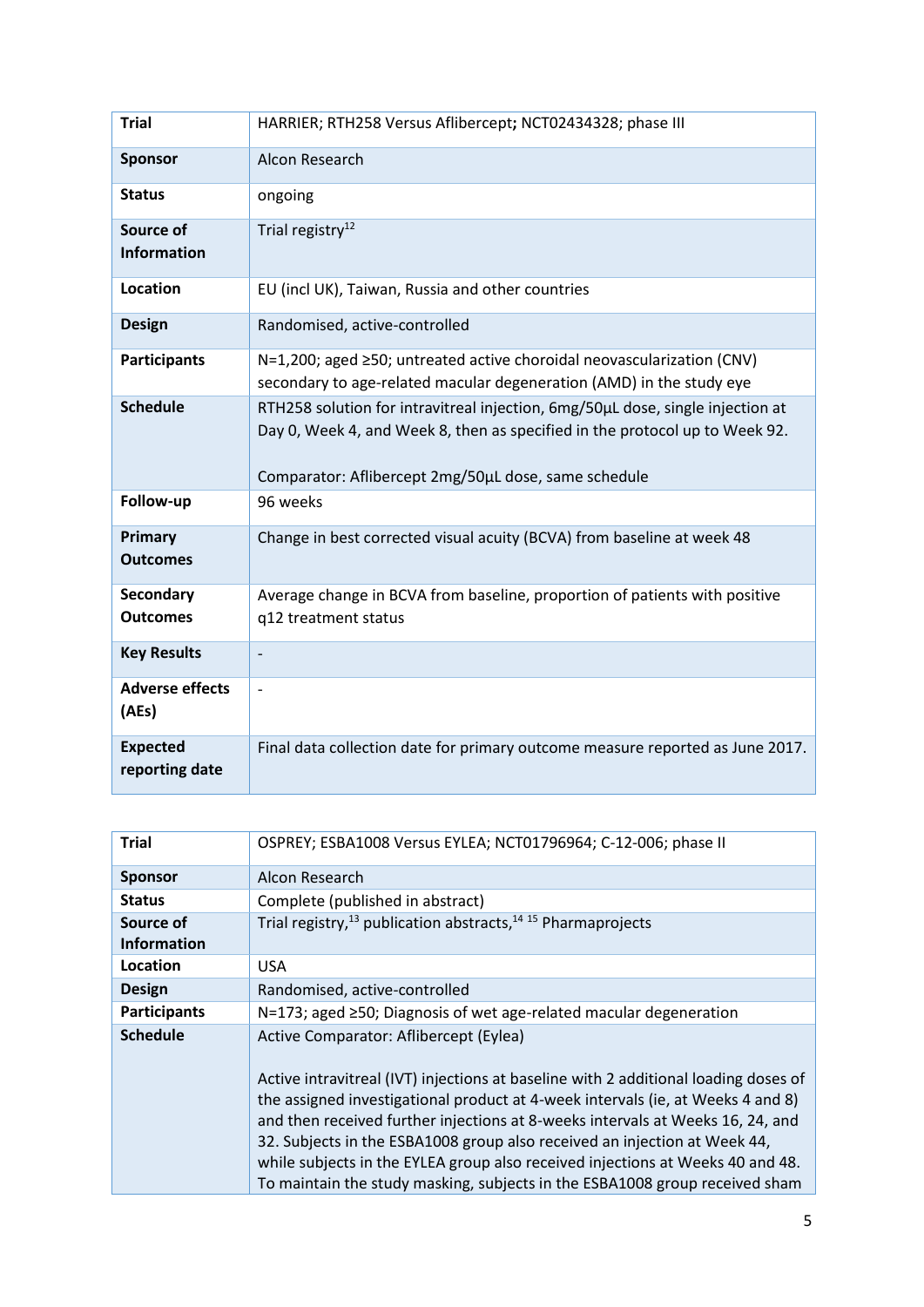|                                   | injections at Weeks 40 and 48 (when the subjects in the EYLEA group received<br>active injections), while subjects in the EYLEA group received a sham injection<br>at Week 44 (when the subjects in the ESBA1008 group received an active<br>injection).                                                                                                                                                                                                                                                                                                                                                                                                                                                                |
|-----------------------------------|-------------------------------------------------------------------------------------------------------------------------------------------------------------------------------------------------------------------------------------------------------------------------------------------------------------------------------------------------------------------------------------------------------------------------------------------------------------------------------------------------------------------------------------------------------------------------------------------------------------------------------------------------------------------------------------------------------------------------|
| Follow-up                         | 56 weeks                                                                                                                                                                                                                                                                                                                                                                                                                                                                                                                                                                                                                                                                                                                |
| Primary<br><b>Outcomes</b>        | Best-Corrected Visual Acuity (BCVA) Change From Baseline (No. of Letters) to<br>Week 12                                                                                                                                                                                                                                                                                                                                                                                                                                                                                                                                                                                                                                 |
| Secondary<br><b>Outcomes</b>      | BCVA Change From Baseline (No. of Letters) to Week 16 and at other<br>timepoints, Central Subfield Thickness                                                                                                                                                                                                                                                                                                                                                                                                                                                                                                                                                                                                            |
| <b>Key Results</b>                | Full Analysis n=89. Mean age 78.0 (range 55.0-96.0 years). Non-inferiority was<br>met, and RTH258 was well tolerated.<br>C-12-006 [n = 89; RTH258 6.0 (n = 44), aflibercept 2.0 (n = 45) mg]<br>demonstrated BCVA noninferiority at weeks 12 (P = 0.63) and 16 (P = 0.81) and<br>successful Q12 treatment in ~50% of RTH258 patients with no new safety<br>concerns for both.<br>Visual acuity gains were non-inferior to aflibercept, with numerically greater<br>reduction and rapid improvement in abnormal retinal fluid observed in<br>brolucizumab-treated patients.<br>Patients treated every 3 mth with brolucizumab also experienced a prolonged<br>duration-of-action, leading to a reduced treatment burden. |
| <b>Adverse effects</b><br>(AEs)   | Both brolucizumab and aflibercept were well tolerated and no new safety<br>signal was reported during the study.                                                                                                                                                                                                                                                                                                                                                                                                                                                                                                                                                                                                        |
|                                   |                                                                                                                                                                                                                                                                                                                                                                                                                                                                                                                                                                                                                                                                                                                         |
| <b>Expected</b><br>reporting date |                                                                                                                                                                                                                                                                                                                                                                                                                                                                                                                                                                                                                                                                                                                         |

# **ESTIMATED COST and IMPACT**

# **COST**

The cost of brolucizumab is not yet known.

A NICE scoping document notes that one of the current treatment options, ranibizumab, has a very significant cost. In 2013/14 ranibizumab was the second most expensive medicine positively appraised by NICE, and in the same year cost the NHS £244 million (although some of this cost was for other licensed indications[\).](#page-1-1) 5

Costs listed in BNF for ranibizumab<sup>16</sup> and aflibercept<sup>17</sup> are:

- Eylea 2mg/50microlitres solution for injection vials (Bayer Plc); Aflibercept 40 mg per 1 ml, 1 vial NHS indicative price = £816.00
- Lucentis 1.65mg/0.165ml solution for injection pre-filled syringes (Novartis Pharmaceuticals UK Ltd); Ranibizumab 10 mg per 1 ml, 1 pre-filled disposable injection NHS indicative price = £551.00

Both Eylea and Lucentis have confidential Patient Access Scheme agreements in place; the above figures do not therefore represent actual NHS costs.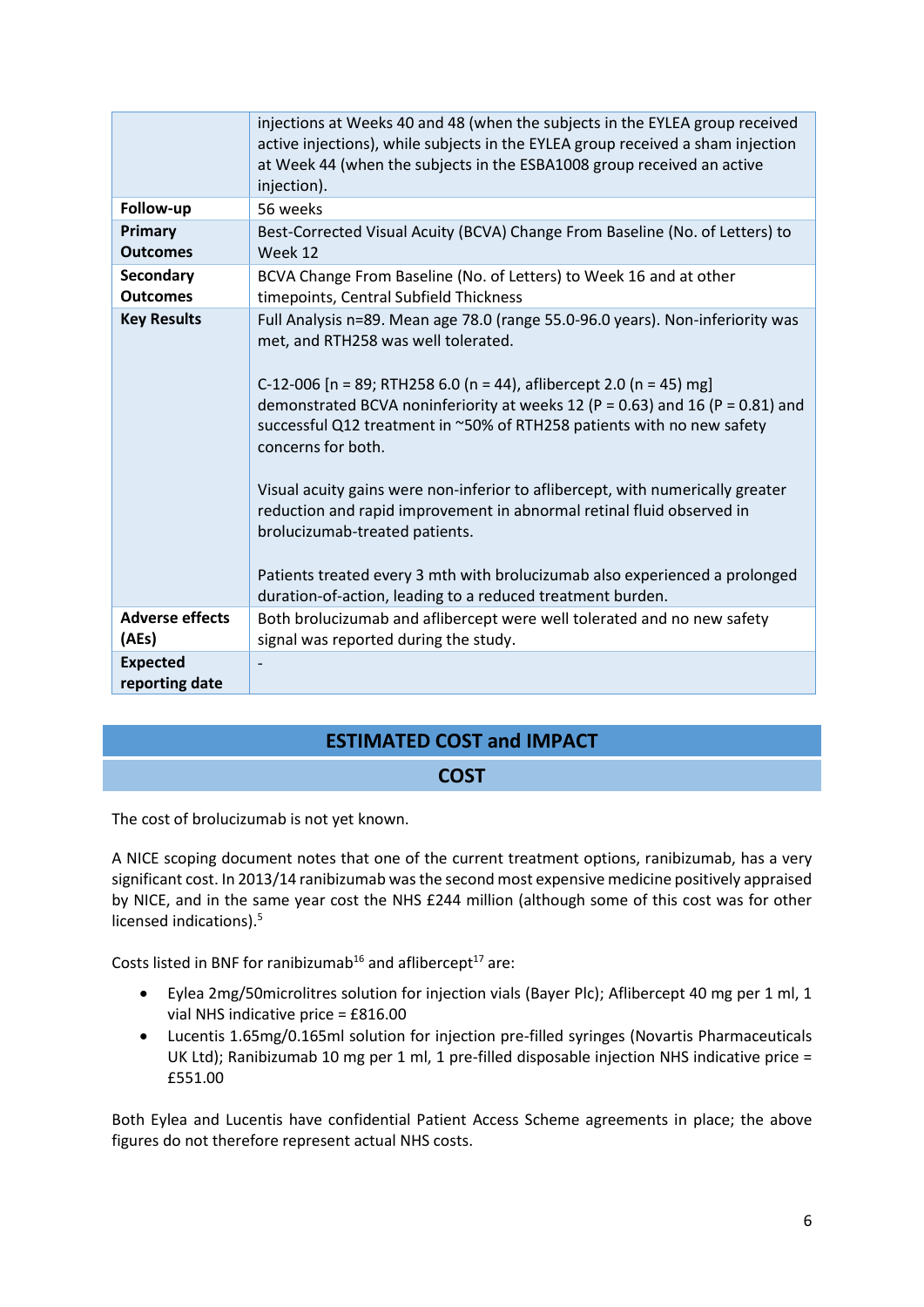| <b>IMPACT - SPECULATIVE</b>                                                      |                                                           |  |  |  |  |
|----------------------------------------------------------------------------------|-----------------------------------------------------------|--|--|--|--|
| <b>IMPACT ON PATIENTS and CARERS</b>                                             |                                                           |  |  |  |  |
| Reduced mortality/increased length of survival                                   | Reduced symptoms or disability                            |  |  |  |  |
| □                                                                                | □                                                         |  |  |  |  |
| $\boxtimes$ Other: improved patient convenience (potentially                     | □.                                                        |  |  |  |  |
| longer duration of action)                                                       | No impact identified                                      |  |  |  |  |
| <b>IMPACT ON HEALTH and SOCIAL CARE SERVICES</b>                                 |                                                           |  |  |  |  |
| Increased use of existing services                                               | Decreased use of existing services                        |  |  |  |  |
| ш                                                                                | ×                                                         |  |  |  |  |
| Re-organisation of existing services                                             | Need for new services                                     |  |  |  |  |
| ш                                                                                | □                                                         |  |  |  |  |
| Other                                                                            | □                                                         |  |  |  |  |
| □                                                                                | None identified                                           |  |  |  |  |
| <b>IMPACT ON COSTS and OTHER RESOURCE USE</b>                                    |                                                           |  |  |  |  |
| Increased drug treatment costs                                                   | □                                                         |  |  |  |  |
| □                                                                                | Reduced drug treatment costs                              |  |  |  |  |
| Other increase in costs                                                          | $\boxtimes$ Other reduction in costs: reduced care visits |  |  |  |  |
| П                                                                                | (potentially longer duration of action)                   |  |  |  |  |
| □<br>Other: specify, e.g. uncertain unit cost compared<br>to existing treatments | None identified<br>□                                      |  |  |  |  |
| <b>OTHER ISSUES</b>                                                              |                                                           |  |  |  |  |
| Clinical uncertainty or other research question<br>ш<br>identified: specify      | None identified<br>⊠                                      |  |  |  |  |

# **REFERENCES**

**.** 

<sup>1</sup> Mitchell, P. A systematic review of the efficacy and safety outcomes of anti-VEGF agents used for treating neovascular age-related macular degeneration: comparison of ranibizumab and bevacizumab. Current medical research and opinion, 2011, 27(7), pp. 1465-1475.

<sup>2</sup> Novartis. *Annual Report 2016*. Available from:

<https://www.novartis.com/sites/www.novartis.com/files/novartis-annual-report-2016-en.pdf> [Accessed 6 April 2017]

<sup>3</sup> Pharmaprojects. Brolucizumab. [Accessed 6 April 2017, log-in required]